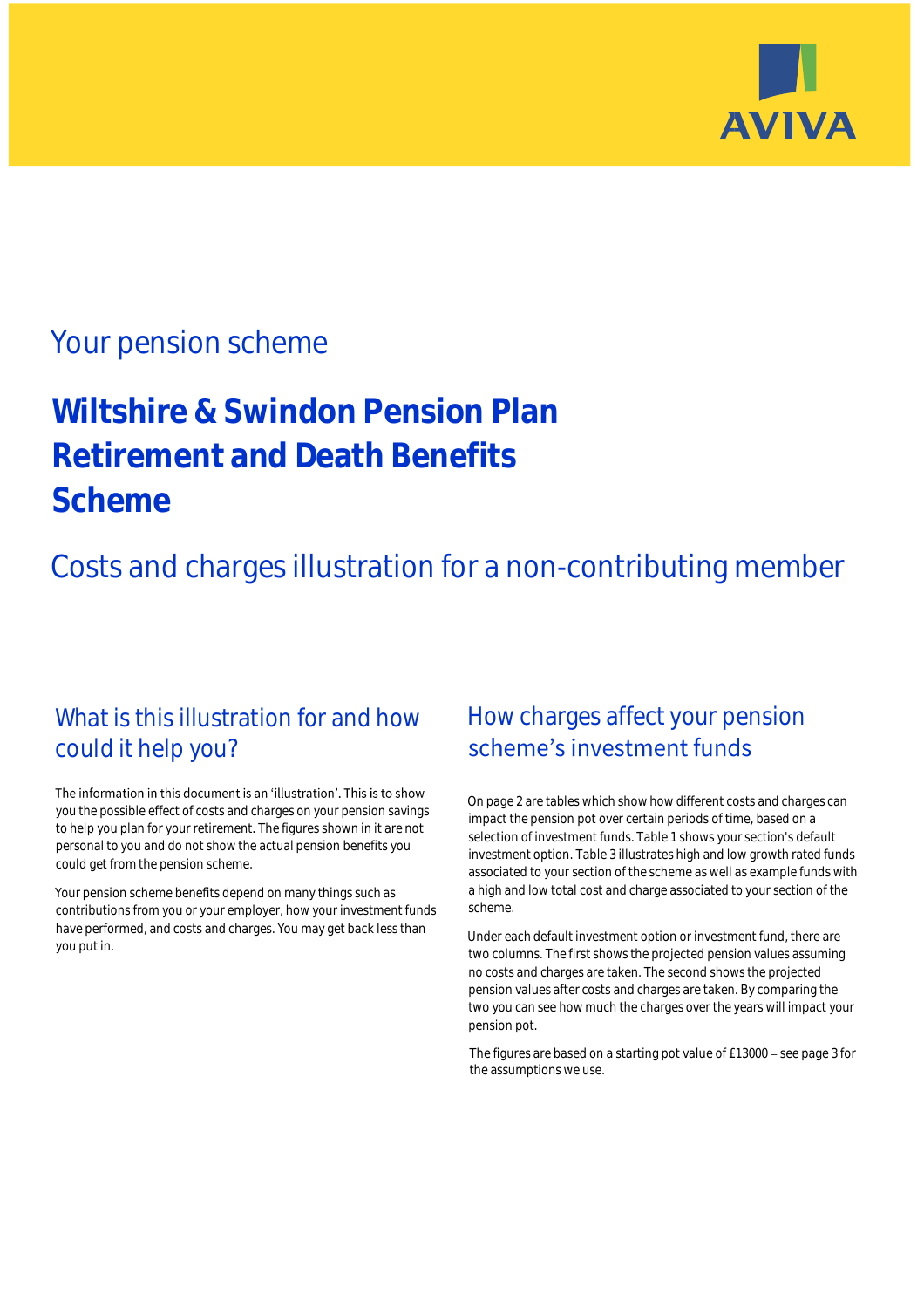**Table 1**

| Illustration of effect of costs and charges on the Default Investment Option in  |
|----------------------------------------------------------------------------------|
| <b>Wiltshire &amp; Swindon Pension Plan Retirement and Death Benefits Scheme</b> |

|                | <b>My Future</b><br>Assumed growth rate 3.3% (p.a.)<br>Assumed costs and charges 0.6% (p.a.) |                                    |  |  |  |  |
|----------------|----------------------------------------------------------------------------------------------|------------------------------------|--|--|--|--|
|                |                                                                                              |                                    |  |  |  |  |
|                |                                                                                              |                                    |  |  |  |  |
| At end of year | Projected value assuming no                                                                  | <b>Projected value after costs</b> |  |  |  |  |
|                | costs and charges are taken                                                                  | and charges are taken              |  |  |  |  |
| $\mathbf{1}$   | £13,100                                                                                      | £13,100                            |  |  |  |  |
| $\overline{2}$ | £13,300                                                                                      | £13,100                            |  |  |  |  |
| 3              | £13,400                                                                                      | £13,200                            |  |  |  |  |
| 4              | £13,600                                                                                      | £13,200                            |  |  |  |  |
| 5              | £13,700                                                                                      | £13,300                            |  |  |  |  |
| 10             | £14,500                                                                                      | £13,600                            |  |  |  |  |
| 15             | £15,300                                                                                      | £13,900                            |  |  |  |  |
| 20             | £16,100                                                                                      | £14,200                            |  |  |  |  |
| 25             | £17,000                                                                                      | £14,600                            |  |  |  |  |
| 30             | £17,900                                                                                      | £14,900                            |  |  |  |  |
| 35             | £18,900                                                                                      | £15,200                            |  |  |  |  |
| 40             | £19,700                                                                                      | £15,400                            |  |  |  |  |
| 45             | £20,200                                                                                      | £15,400                            |  |  |  |  |
| 50             | £15,000<br>£20,300                                                                           |                                    |  |  |  |  |

### **Table 2**

| List of Funds included in the Default Investment Option |                       |                    |
|---------------------------------------------------------|-----------------------|--------------------|
| <b>Fund name</b>                                        | <b>Total Cost and</b> | <b>Growth Rate</b> |
|                                                         | Charge (p.a.)         | (p.a.)             |
| Av My Future Consolidation-FPMFCONP                     | 0.56%                 | 2.40%              |
| Av My Future Growth-FPMFGROP                            | 0.62%                 | 3.60%              |
|                                                         |                       |                    |
|                                                         |                       |                    |
|                                                         |                       |                    |
|                                                         |                       |                    |
|                                                         |                       |                    |
|                                                         |                       |                    |
|                                                         |                       |                    |
|                                                         |                       |                    |

**Aviva Life & Pensions UK Limited.**

Registered in England No. 3253947. Registered office: Aviva, Wellington Row, York, YO90 1WR. Authorised by the Prudential Regulation Authority and regulated by the Financial Conduct Authority and the Prudential Regulation Authority. Firm Reference Number 185896. **aviva.co.uk** TEMP GFI NG071309 09/2018